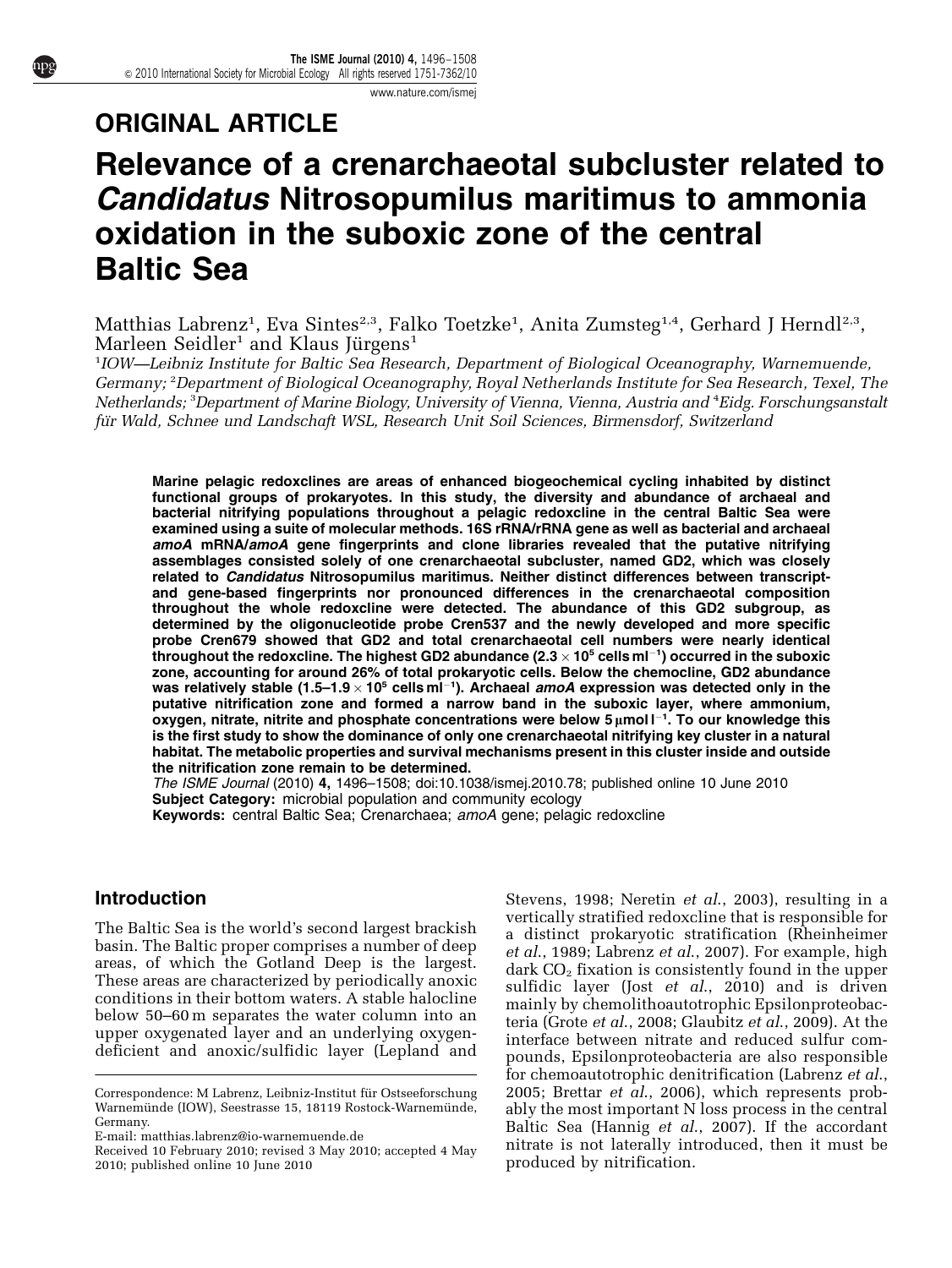Studying the oxic–anoxic interface of the Gotland Deep from 1998 to 2000, [Bauer \(2003\)](#page-10-0) determined mean nitrification rates of 202 nmol  $\mathrm{NH}_4^+$  L $^{-1}$  d $^{-1}$ . In that study, based on 16S rRNA as well as bacterial ammonia monooxygenase (amoA, the key enzyme in aerobic ammonia-oxidizing bacteria) gene analyses, only Betaproteobacteria phylogenetically related to Nitrosomonas or Nitrosospira could be identified as putative nitrifying organisms. However, the highest cell numbers determined by fluorescence in situ hybridization (FISH) corresponded to only 0.6–3.9% of total prokaryotic cell counts. In fact, until recently nitrification was thought to be exclusively a bacterial feature, but an amoA-like gene has been detected on an insert in a fosmid clone library from soil also carrying a crenarchaeotal 16S rRNA gene, thus demonstrating the nitrifying potential of nonthermophilic Crenarchaeota for the first time [\(Schleper](#page-12-0) et al., 2005; [Treusch](#page-12-0) et al., 2005). In parallel, amoA genes on a presumptive archaeal metagenome fragment from the Sargasso Sea study were detected (Venter *et al.*, 2004), and later on also in the marine sponge symbiont Cenarchaeum symbiosum ([Hallam](#page-11-0) et al., 2006). The only freeliving cultivated representative of the marine pelagic Crenarchaeota is still C. Nitrosopumilus maritimus, which is known to be able to oxidize ammonium aerobically to nitrite (Könneke *et al.*, [2005; Martens-Habbena](#page-11-0) et al., 2009). Phylogenetically, C. N. maritimus is a member of marine group I (MGI) ([Schleper](#page-12-0) et al., 2005). MGI Crenarchaeota are widely distributed throughout the mesopelagic ocean, reaching cell abundances accounting for up to 30% of the oceanic picoplankton ([Massana](#page-11-0) et al., [2000; Karner](#page-11-0) et al., 2001; [Church](#page-10-0) et al., 2009). While a considerable fraction of the MGI was suggested to be autotrophic (Herndl *et al.*, 2005; [Ingalls](#page-11-0) *et al.*, [2006\)](#page-11-0), MICRO-CARD-FISH (Herndl et al[., 2005;](#page-11-0) Teira et al[., 2006](#page-12-0)) and archaeal amoA analyses  $(Agogué et al., 2008; De Corte et al., 2008) demon (Agogué et al., 2008; De Corte et al., 2008) demon (Agogué et al., 2008; De Corte et al., 2008) demon$ strated that members of this group are not restricted to an autotrophic lifestyle. In any case, it is likely that non-thermophilic Crenarchaeota have a significant role in the global nitrogen cycle ([Francis](#page-11-0) et al., [2005;](#page-11-0) [Wuchter](#page-12-0) et al., 2006; [Erguder](#page-11-0) et al., 2009).

Recently, the relevance of nitrifying Crenarchaeota and Bacteria was also shown for the suboxic zones of Black Sea redoxclines. Applying gene abundance and expression analyses, reactiondiffusion modeling, and <sup>15</sup>N incubation experiments, Lam et al[. \(2007\)](#page-11-0) identified ammonium-oxidizing Crenarchaeota as well as gammaproteobacterial ammonia-oxidizing bacteria as important nitrifiers and proposed that nitrification is coupled to anammox (anaerobic ammonia oxidation). 16S rRNA gene analyses by Coolen et al[. \(2007\)](#page-10-0) identified different crenarchaeotal phylotypes throughout the Black Sea suboxic zone. The importance of nitrifying organisms, especially in the suboxic zones of Black Sea redoxclines, is also supported by biomarker analyses indicating the presence of Crenarchaeota or nitrifying bacteria ([Wakeham](#page-12-0) et al[., 2007; Schubotz](#page-12-0) et al., 2009).

In principle, pelagic redoxclines of the central Baltic Sea are physicochemically comparable to those of the Black Sea, as these specific habitats share several important microbial organisms involved in the C-, N- and S-cycle [\(Labrenz](#page-11-0) et al., [2007\)](#page-11-0). However, in contrast to the Black Sea, central Baltic Sea redoxclines are irregularly oxygenated after inflow events of saline- and oxygen-rich North Sea water [\(Reissmann](#page-12-0) et al., 2009), albeit eventually becoming re-established. Additional disturbances include small-scale turbulence, which can produce local mixing events (Lass et al[., 2003\)](#page-11-0). Thus, the extended suboxic zones characteristic of the Black Sea [\(Yakushev](#page-12-0) et al., 2008) are absent in Baltic redoxclines. Nevertheless, 16S rRNA fingerprinting analyses has indicated that MGI Crenarchaeota are also prominent in suboxic zones of the central Baltic Sea [\(Labrenz](#page-11-0) et al., 2007).

The main objective of this study was to assess the diversity and abundance of nitrifying assemblages throughout a central Baltic Sea redoxcline. Although amoA gene and transcript analyses failed to provide evidence of bacterial ammonium-oxidizing capacities, one highly abundant nitrifying member of the MGI Crenarchaeota was instead detected.

### Materials and methods

The complete Materials & Methods part is given as Supplementary information.

### Sampling

Water samples were obtained from the central Baltic Sea onboard the RV Maria S. Merian in February 2006 (Baltic Sea monitoring station 271, [Figure 1\)](#page-2-0). Samples from different depths around the chemocline, defined as the uppermost presence of sulfide, were collected in free-flow bottles attached to a conductivity, temperature and depth-rosette.

### Physicochemical structure of the water column

Chemical profiles of oxygen, hydrogen sulfide, ammonia, phosphate, nitrite and nitrate were determined as described elsewhere ([Grasshoff](#page-11-0) et al., 1983).

### Bacterioplankton sampling

For catalyzed reporter deposition fluorescence in situ hybridization (CARD-FISH), 100 ml of water samples were directly transferred to glass bottles and fixed with particle-free formaldehyde (2% final concentration) at  $4^{\circ}$ C for 2–5 h. Portions of 40–45 ml were filtered onto white polycarbonate membrane filters (Millipore GTTP,  $0.2$ - $\mu$ m pore size, 47-mm diameter, Molsheim, France), which were then rinsed with sterile seawater, air dried and stored at  $-80^{\circ}$ C until further processing. For nucleic acid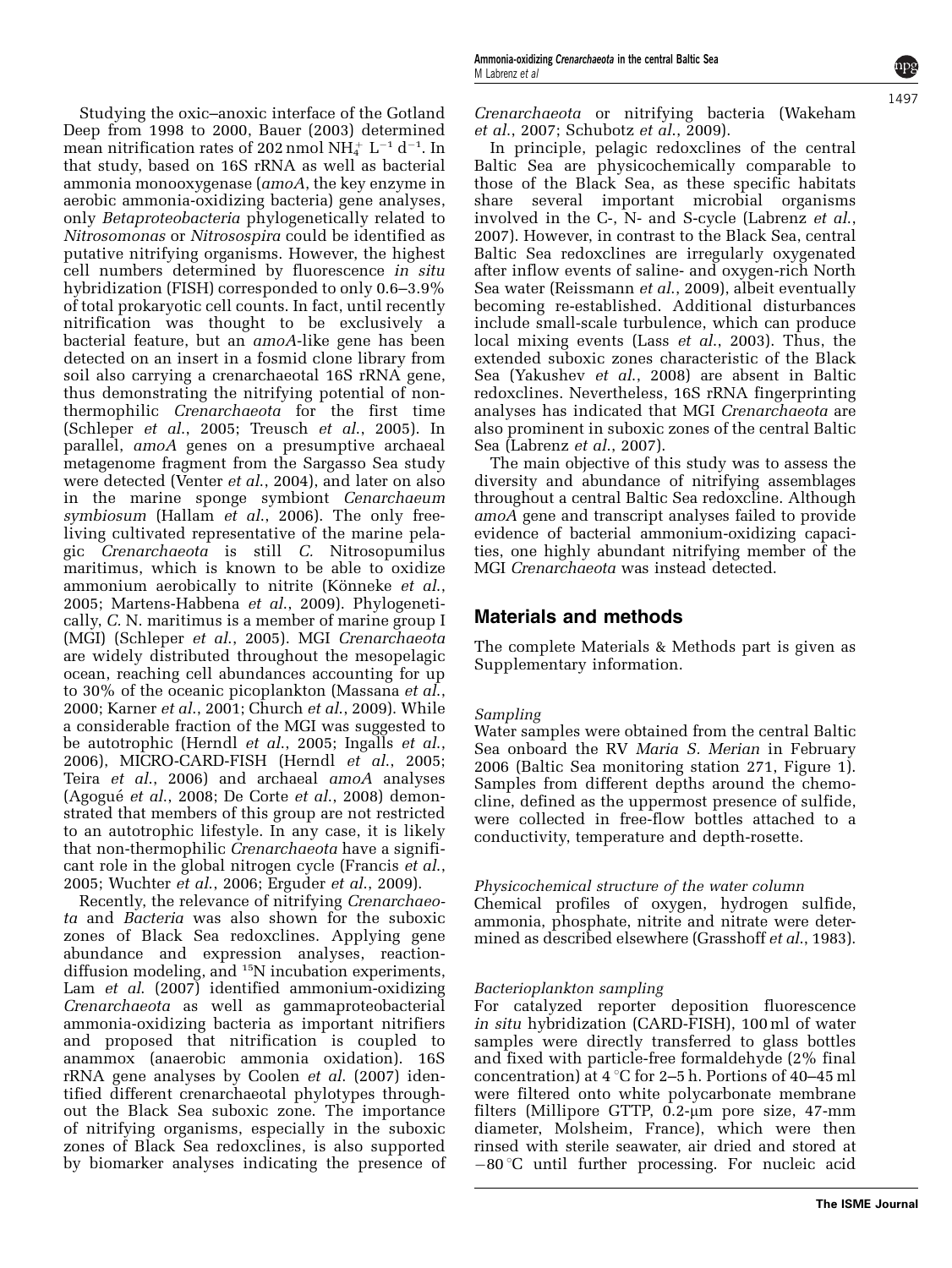<span id="page-2-0"></span>

Figure 1 Map of the central Baltic Sea and position of the sampling station 271 (57°19.2′N; 20°03′E, Gotland Deep).

extraction, water samples of  $1-2$  were filtered onto white Durapore filters (Millipore GVWP, 0.22-µm pore size, 47-mm diameter) and stored frozen at  $-80^{\circ}$ C.

#### Nucleic acid extraction and complementary DNA (cDNA) synthesis

RNA and DNA were extracted from filters using an acidic phenol extraction protocol [\(Weinbauer](#page-12-0) et al., [2002\)](#page-12-0). Before RT-PCR, RNA-containing extracts were purified from DNA by incubation with DNAse I (DNA-free-Kit, Ambion, Austin, TX, USA or amplification-grade enzyme, Invitrogen Corporation,  $\hat{C}A$ , USA) at 37 °C for 30 min and the  $\hat{R}NA$ concentrations determined using a NanoDrop ND-1000 spectrophotometer (NanoDrop Technologies, Wilmington, DE, USA). To retrieve cDNA the iScript cDNA Synthesis-Kit (Bio-Rad Laboratories, Hercules, CA, USA), the Access One-Step-RT-PCR kit (Promega, Madison, WI, USA), or Superscript III First-Strand Synthesis supermix (Invitrogen) were used following the protocols of the respective manufacturer. In each reverse transcription reaction, RNA samples without or with denaturized reverse transcriptase were used as controls in the PCR.

#### 16S rRNA/rRNA gene-based diversity analyses

Single-strand conformation polymorphism (SSCP) fingerprinting. Archaeal w036/039-primers (Table 1) were used for 16S rcDNA and 16S rRNA gene amplification in samples obtained from eight different depths throughout the redoxcline [\(Figure 2](#page-3-0)). PCR,

| Primers                       | Sequence $(5'-3')$                      | Position           | Specificity              | Reference                      |
|-------------------------------|-----------------------------------------|--------------------|--------------------------|--------------------------------|
| 16S rRNA                      |                                         |                    |                          |                                |
| 1492R                         | GGTTACCTTGTTACGACTT                     | 1492R <sup>a</sup> | Universal                | (Lane, 1991)                   |
| Arch21F                       | <b>TTCCGGTTGATCCYGCCGGA</b>             | 7F <sup>a</sup>    | Archaea                  | (DeLong, 1992)                 |
| w036                          | <b>TCCAGGCCCTACGGGG</b>                 | 333F <sup>a</sup>  | Archaea                  | (Leclerc $et$ al., 2001)       |
| w039 <sup>b</sup>             | <b>CTCCCCCGCCAATTCCT</b>                | $915R^a$           | Archaea                  | (Leclerc $et$ al., 2001)       |
| amoA                          |                                         |                    |                          |                                |
| $AOA$ -amo $A$ -f             | CTGAYTGGGCYTGGACATC                     | ND                 | Archaea                  | (Coolen et al., 2007)          |
| $AOA$ -amo $A$ -r             | <b>TTCTTCTTTGTTGCCCAGTA<sup>c</sup></b> | ND                 | Archaea                  | (Coolen et al., 2007)          |
| Arch-amoAF                    | <b>STAATGGTCTGGCTTAGACG</b>             | <b>ND</b>          | Archaea                  | (Francis et al., 2005)         |
| Arch-amoAR                    | GCGGCCATCCATCTGTATGT                    | ND                 | Archaea                  | (Francis et al., 2005)         |
| $Arch\text{-}amoA\text{-}for$ | <b>CTGAYTGGGCYTGGACATC</b>              | <b>ND</b>          | Archaea                  | (Wuchter <i>et al.,</i> 2006)  |
| $Arch\text{-}amoA\text{-}rev$ | <b>TTCTTCTTTGTTGCCCAGTA</b>             | ND.                | Archaea                  | (Wuchter <i>et al.</i> , 2006) |
| $A$ mo $A$ -1 $F$             | GGGGTTTCTACTGGTGGT                      | 332F <sup>d</sup>  | $\beta$ -proteobacteria  | (Rotthauwe et al., 1997)       |
| $A$ mo $A$ -2 $R$             | <b>CCCCTCKGSAAAGCCTTCTTC</b>            | 822R <sup>d</sup>  | β-proteobacteria         | (Rotthauwe et al., 1997)       |
| amoAr NEW                     | <b>CCCCTCBGSAAAVCCTTCTTC</b>            | ND                 | $\beta$ -proteobacteria  | (Hornek et al., 2006)          |
| $A$ mo $A$ -3 $F$             | GGTGAGTGGGYTAACMG                       | 295F <sup>d</sup>  | $\gamma$ -proteobacteria | (Purkhold et al., 2000)        |
| $AmoB-4R$                     | <b>GCTAGCCACTTTCTGG</b>                 | 44R <sup>e</sup>   | $\gamma$ -proteobacteria | (Purkhold et al., 2000)        |
| pGEM-T Easy Vector            |                                         |                    |                          |                                |
| SP <sub>6</sub>               | <b>ATTTAGGTGACACTATAG</b>               |                    | Promoter                 | Promega Corporation            |
| T7                            | <b>TAATACGACTCACTATAGGG</b>             |                    | Promoter                 | Promega Corporation            |

Table 1 Primers used in this study

<sup>a</sup>Escherichia coli 16S rRNA position.

bPhosporylated at the 5' end of the primer.<br>CCC clamp (5-CCCCCCCCCCCCCCCCCCCCC

GC clamp (5-CGCCCGCCGCGCCCCGCGCCCGGCCCGCCGCCCCCGCCCC-3<sup>0</sup> ) [\(Muyzer](#page-11-0) et al., 1993) attached to the 5<sup>0</sup> end of the primer. d Nitrosomonas europaea amoA gene position.

<sup>e</sup>Nitrosococcus oceani amoB gene position; ND, not described.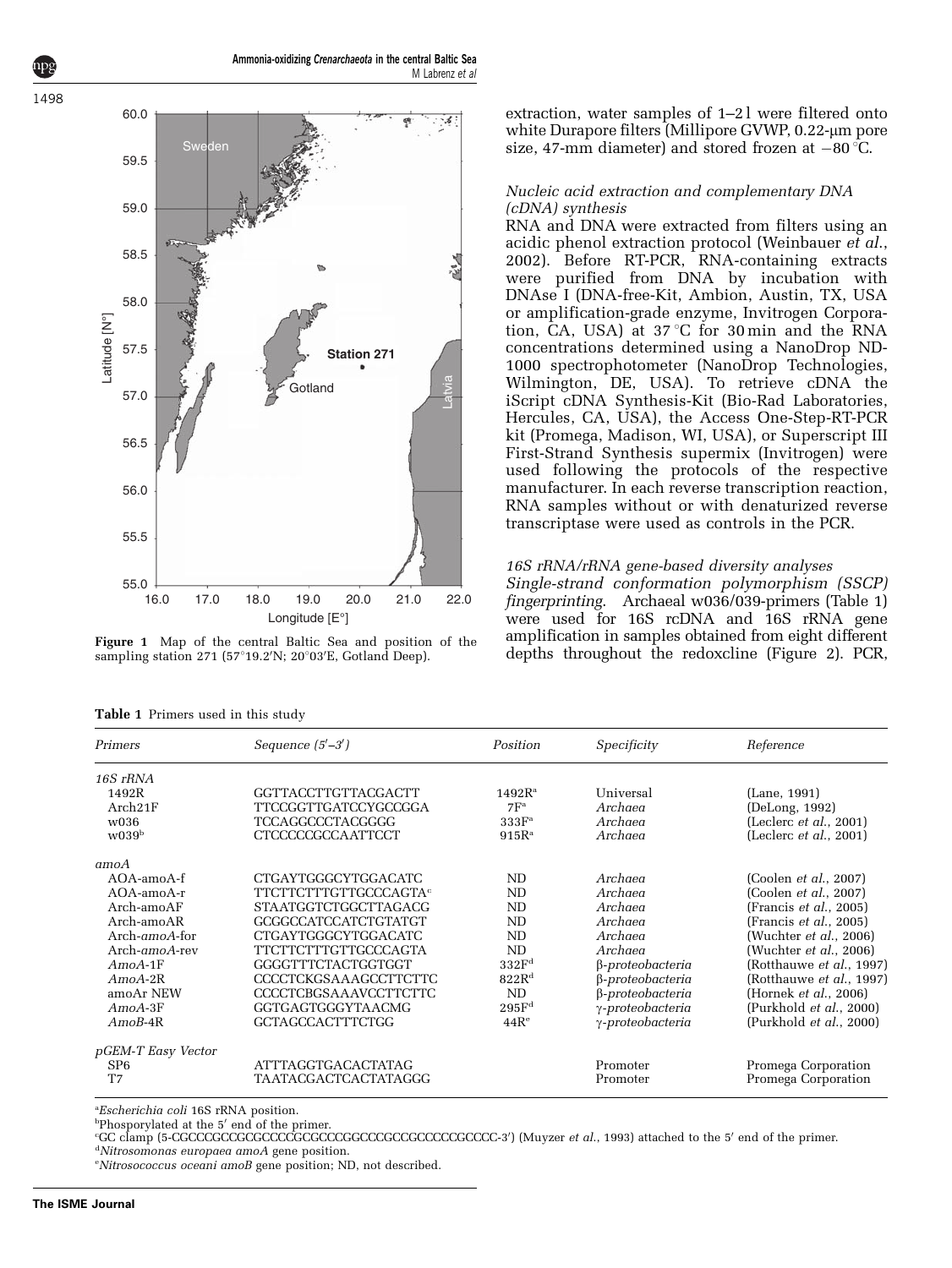<span id="page-3-0"></span>

**Figure 2** Depth profile throughout the water column of the Gotland Deep (station 271) in February 2006. (a) H<sub>2</sub>S, O<sub>2</sub>, PO $_4^{\rm a-}$ ; (b) NH $_4^{\rm +}$ , NO $_2^-$  and NO $_3^-$ . The dotted line denotes the chemocline. Sampling depths for molecular studies: (a) clone libraries (119, 122, 152 m); (b) SSCP fingerprinting (102, 109, 117, 122, 123, 124, 132, 152 m); (c) DGGE fingerprinting (111, 113, 115, 119, 121, 124, 130, 134 m).

consisting of a total of 25 (cDNA) or 35 (DNA) cycles, was done following the method of Leclerc *et al.* (2001). Single-stranded DNA was generated and purified and SSCP analysis was carried out according to [Schwieger](#page-12-0) [and Tebbe \(1998\)](#page-12-0). Individual bands excised from the SSCP gels were re-amplified as described by Pöhler et al[. \(2002\)](#page-11-0). PCR products were purified using the MiniElute kit (Qiagen, Hilden, Germany) according to the manufacturer's protocol and sequenced by Seqlab (Göttingen, Germany).

16S rRNA/rRNA gene clone library construction and RFLP. Archaeal 16S rRNA clone libraries were prepared from genomic DNA or RNA extracts originating from the suboxic zone, suboxic-sulfidic interface, and sulfidic zone (Figure 2). The primer systems Arch21F/1492R, w036/1492R and Arch21F/ w039 ([Table 1](#page-2-0)) were used to amplify 16S rRNA for PCR, which was performed as described above. The PCR products were purified also as described above and cloned following the manufacturer's instructions using the pGEM-T-Easy Vector system (Promega) and competent E. coli JM109 cells. For restriction fragment length polymorphism (RFLP) and sequencing, the inserted fragment was PCR-amplified with the vector-specific primers T7 and SP6 [\(Table 1\)](#page-2-0). The unpurified PCR products were digested with restriction enzymes Hin6I and MspI and documented as described previously (Bond *et al.*, 2000). Identical RFLP patterns were grouped and representative cloned fragments sequenced by Seqlab using the primers Arch21F, w036, w069 or 1492R.

Phylogenetic analysis. 16S rRNA/rRNA gene sequences were examined for accuracy using the software SeqMan (DNAstar) and checked for chimeras using the Bellerophon program [Huber](#page-11-0) et al[. \(2004\).](#page-11-0) Phylogenetic affiliations of the partial sequences were initially estimated with the program BLAST [\(Altschul](#page-10-0) et al., 1990). Sequences were aligned using the ARB software package ([Ludwig](#page-11-0)

*et al.*, 2004) and those with a similarity  $> 99\%$  were grouped together. Basic trees were reconstructed based on related public sequences and generated clones of approximately 1300 nucleotides. These were reduced to 1284 unambiguously alignable positions using group-specific filters. An evolutionary -distance dendrogram was constructed using neighbor-joining (NJ), maximum likelihood (ML) and maximum parsimony (MP) algorithms. Partial SSCP sequences were individually imported using ARB parsimony and group-specific filters.

#### AmoA mRNA/amoA gene-based diversity analyses

DGGE fingerprinting. Ten nanograms of DNA or 20 ng of RNA, both originating from eight different depths throughout the redoxcline, were used as template for the PCR (Figure 2). Seven of these depths were slightly different from those depths used for the 16S rRNA-based analysis, but still from the same biogeochemical zone. The method of Coolen et al[. \(2007\)](#page-10-0) was followed, with 25 (cDNA) and 35 (DNA) cycles in the PCR together with the archaeal amoA primers ammonia-oxidizing Archaea (AOA)-amoA-f and AOA-amoA-r [\(Table 1\)](#page-2-0). DGGE was performed according to Coolen et al[. \(2004\),](#page-10-0) using 9% polyacrylamide gels (ratio of acrylamide to bisacrylamide, 37.5:1) submerged in  $0.5 \times \text{TAE}$ buffer  $(20 \text{ mmol } l^{-1}$  Tris,  $20 \text{ mmol } l^{-1}$  acetic acid,  $0.5 \text{ mol}$  l<sup>-1</sup> EDTA; pH 7.4) at 60 °C. Individual bands excised from the DGGE gels were re-amplified using the above described amoA PCR protocol, purified using the MiniElute kit (Qiagen) as described by the manufacturer, and sequenced by Seqlab.

AmoA clone libraries. Archaeal and bacterial amoA clone libraries were prepared from extracts containing 10 ng of genomic DNA or 20 ng of RNA originating from the suboxic zone, suboxic-sulfidic interface and sulfidic zone (Figure 2). For PCR, the primer systems Arch-amoAF and Arch-amoAR

**The ISME Journal**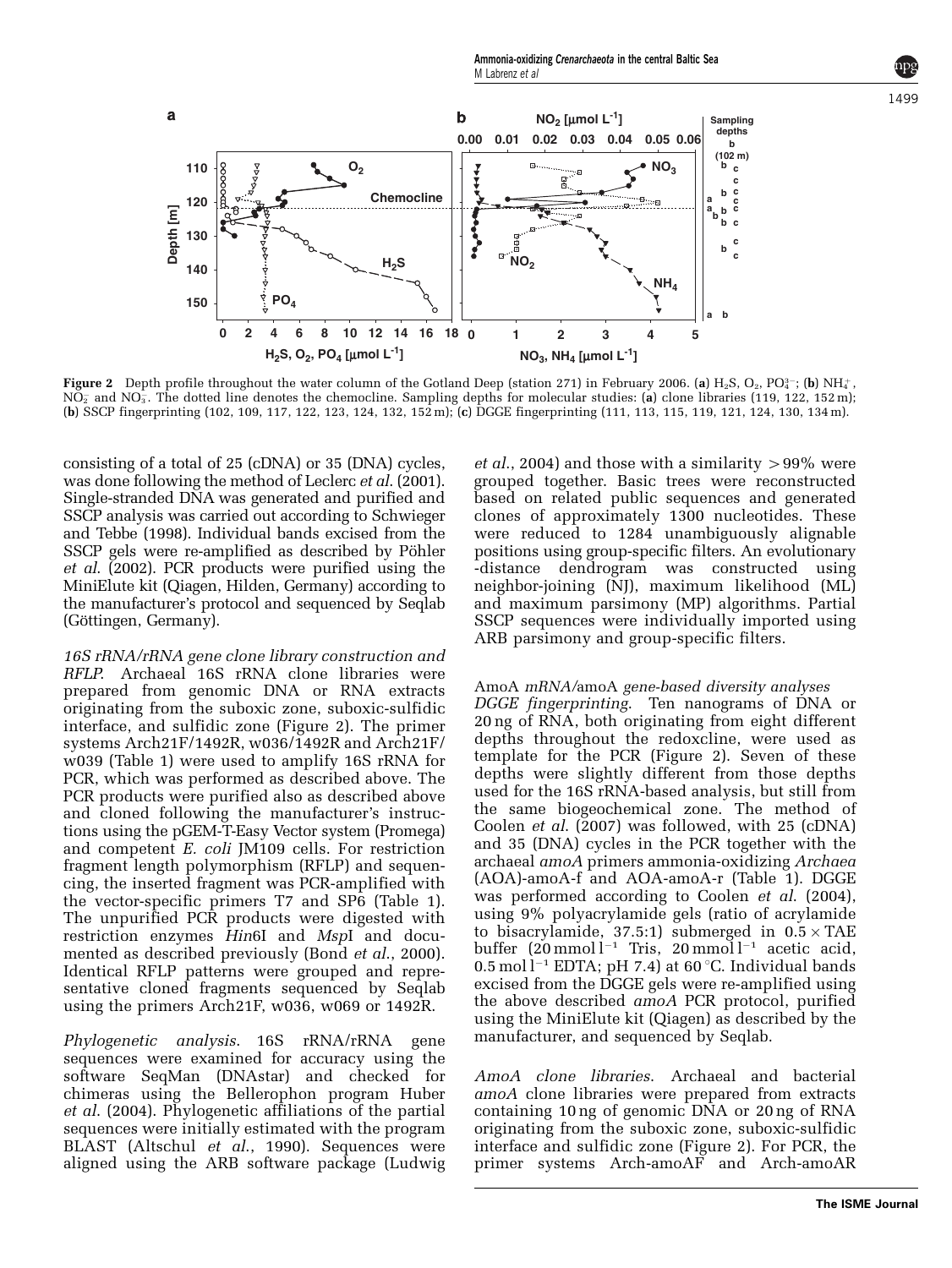<span id="page-4-0"></span>(archaeal [\(Table 1;](#page-2-0) [Francis](#page-11-0) et al., 2005)), AmoA-1F and AmoA-2R ( $\beta$ -proteobacterial [\(Rotthauwe](#page-12-0) *et al.*, [1997\)](#page-12-0)), and  $A$ mo $A$ -3F and  $A$ mo $B$ -4R ( $\gamma$ -proteobacterial ([Purkhold](#page-12-0) et al., 2000)) were used [\(Table 1](#page-2-0)), with a total of 25 (cDNA) or 30 (DNA) PCR cycles. Cloning and sequencing steps were done as described for the 16S rRNA procedure.

Phylogenetic analyses. The procedures were the same as those described for 16S rRNA. Phylogenetic trees were reconstructed based on sequence information from DGGE bands and clones, and related to public sequences. These were reduced to unambiguously alignable positions using group-specific filters, resulting in 166 valid characters. An evolutionary-distance dendrogram was constructed using NJ, ML and MP.

### Gene probe design

Based on the above-described 16S rRNA and rRNA gene clone libraries, a probe directed against crenarchaeotal cells of the suboxic zone was designed with the PROBE\_FUNCTION tool of the ARB package. Probe specificity was validated with the PROBE\_MATCH tool of the ARB package, the SILVA database [\(Pruesse](#page-12-0) et al., 2007) and BLAST. Horseradish peroxidase (HRP)-labeled probes were synthesized by Biomers (Ulm, Germany). The specificity of the newly designed probe S-\*-Cren-0679-a-A-18 (Table 2), which was named according to the Oligonucleotide Probe Database nomenclature (Alm et al[., 1996](#page-10-0)), was experimentally tested by whole-cell hybridization with different archaeal strains. With only one mismatch at the fourth base position of the gene probe, C. 'Nitrosopumilus maritimus' SCM1 served as positive control. With 9 and 7 mismatches, respectively, Halorubrum lacusprofundi (DSM5036T) and Pyrococcus furiosus (DSM3638T) served as negative controls (Table 2). All strains were cultivated following the recommendations of the DSMZ (Braunschweig, Germany).

### Cellular abundances

Total cell numbers were determined by flow cytometric analyses as described previously ([Labrenz](#page-11-0) et al[., 2007](#page-11-0)). All HRP-labeled probes, appropriate sequences, target sites and hybridization conditions used in this study are described in [Table 1](#page-2-0) of the Supplementary information. Non-specific binding was determined using the NonEUB probe. By varying the formamide concentration, the hybridization conditions for the newly designed probe Cren679 were optimized (formamide concentrations tested: 0, 15, 20, 25, 30, 35, 50 and 60%). A concentration of 35% formamide in the hybridization buffer was found to be optimal for probe specificity.

The euryarchaeotal CARD-FISH enumeration was carried out according to the proteinase K protocol of Table 2 Probe sequence, appropriate target sites and corresponding sequences in other Archaea, including reference organisms

| S-*-Cren-0679-a-A-18<br>target/reference<br>organisms                | Mismatch       | Probe 3'GCCTTC<br>CTTCCCCATTTT' Target 5<br>'CGGAAGGAAGGGGUAAAA' |
|----------------------------------------------------------------------|----------------|------------------------------------------------------------------|
| Uncultured Baltic<br>crenarchaeote clone 9                           | $\Omega$       |                                                                  |
| <b>Uncultured Baltic</b>                                             | $\Omega$       | .                                                                |
| crenarchaeote<br>SSCP band 4<br>Uncultured<br>crenarchaeote          | $\Omega$       |                                                                  |
| MERTZ 2CM 56<br>Uncultured archaeon                                  | 1              | - - - - - - - - - - - - U - - - -                                |
| <b>CS R008</b><br>Uncultured archaeon                                | 1              | . U                                                              |
| clone BSA14-89m<br>'Candidatus                                       | 1              |                                                                  |
| Nitrosopumilus<br>maritimus' SCM1                                    |                |                                                                  |
| Uncultured<br>crenarchaeote                                          | $\mathbf{1}$   | <u>       - - - - - - - - - - - - - G - - -</u>                  |
| MERTZ OCM 362<br><b>Uncultured Baltic</b><br>crenarchaeote           | $\overline{2}$ | <u> - - - II - - - - - - II - - - - - - -</u>                    |
| SSCP band 3<br>'Cenarchaeum<br>symbiosum'                            | $\mathfrak{D}$ | - - - U - - - - - - - - - U - - - -                              |
| 'Candidatus<br>Nitrosocaldus                                         | 5              | $-C.C - G - U - - - U - - -$                                     |
| yellowstonii' HL72<br>Pyrococcus furiosus<br>(DSM3638 <sup>T</sup> ) | 7              | $-CCGG-UI---UG-1$                                                |
| Halorubrum<br>lacusprofundi<br>(DSM5036 <sup>T</sup> )               | 9              | $UCCGG--U--A-UG--$                                               |

The probe was named according to the Oligonucleotide Probe Database nomenclature (Alm et al[., 1996\)](#page-10-0) and is abbreviated in the text as Cren679.

Teira et al[. \(2004\)](#page-12-0), but this method was not successful for the Cren537 and Cren679 gene probes. Therefore, the crenarchaeotal cell wall was permeabilized and the subsequent steps carried out as described by Sekar et al[. \(2003\)](#page-12-0). Specifically, filter sections were washed in pre-warmed washing buffer and the tyramide signal was amplified with 5-(and 6-) carboxyfluorescein-labeled tyramides. The preparations were counterstained with a previously described mixture of 4', 6'-diamidino-2-phenylindol (DAPI), Citifluor and VectaShield [\(Pernthaler](#page-11-0) et al., [2002\)](#page-11-0). Stained filter sections were examined with an epifluorescence microscope (Axioskop 2 mot plus, Zeiss) as described previously (Grote et al[., 2007\)](#page-11-0). Ratios of gene probe versus DAPI-stained cells were determined. Group-specific cell numbers were calculated by adjusting the ratios to flow cytometry-based total cell numbers.

### Quantification of amoA gene transcripts by real-time PCR

Quantitative PCR (qPCR) standards were prepared as described by Agogué *et al.* (2008). All qPCR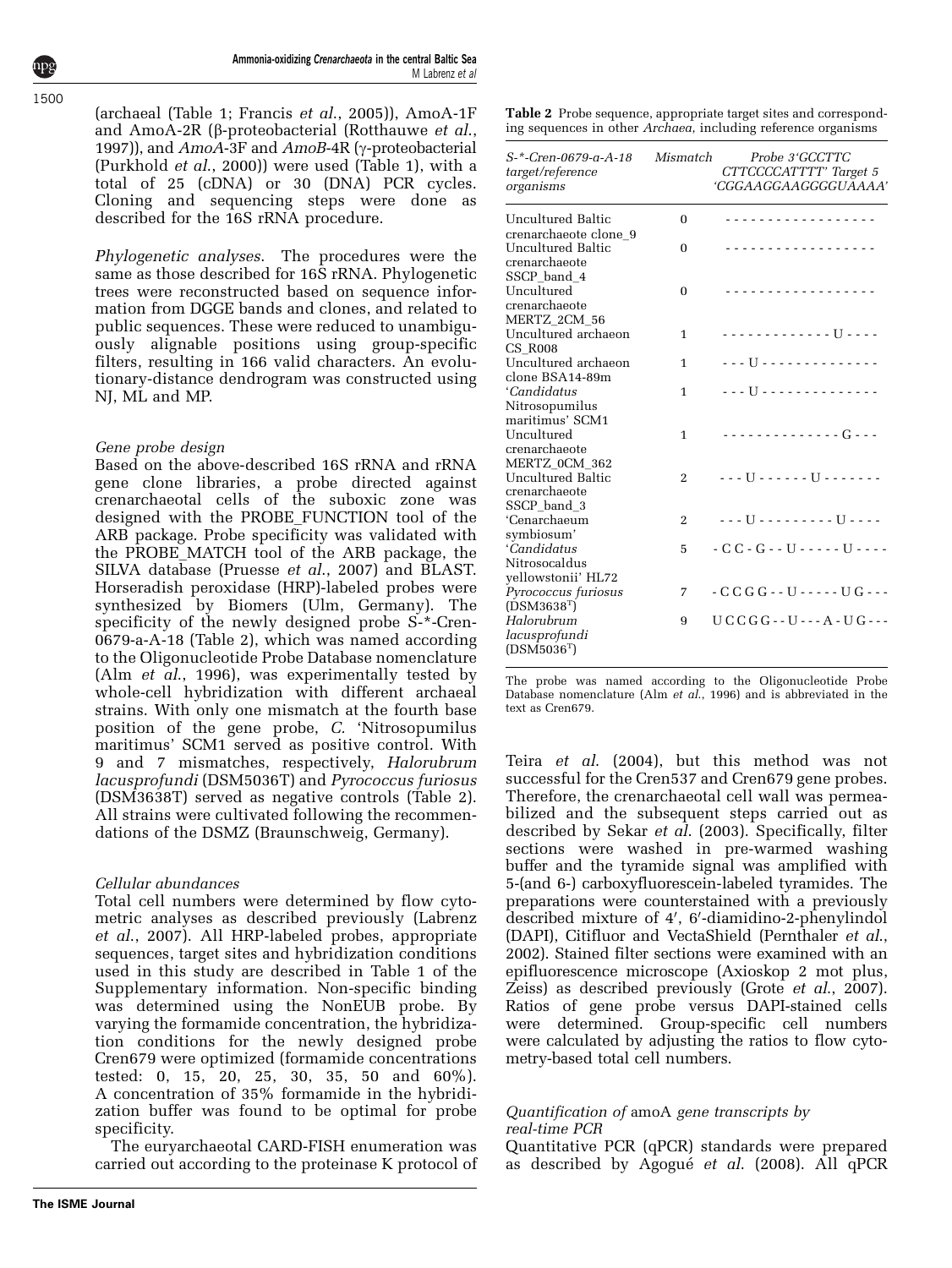analyses were conducted on an iCycler iQ5 thermocycler (Bio-Rad). Archaeal or b-proteobacterial amoA transcripts were determined in triplicate on non-diluted or 1:5 and 1:25 diluted cDNA and RNA samples. The methods of Coolen et al[. \(2006\)](#page-10-0) and Agogué et al[. \(2008\)](#page-10-0) were used for the qPCR, together with the primers Arch-amoA-for and Arch-amoA-rev and the primers amoA-1F and amoAr NEW [\(Table 1](#page-2-0)). AmoA abundance of the samples were calculated by simultaneously quantifying the standard, prepared as 10-fold serial dilutions ranging from  $10^7$  to  $10^1$  copies.

### Nucleotide sequence accession numbers

Sequences were deposited in the GenBank database under accession numbers GU386315 to GU386337, and GU455423.

### Results

### Physicochemical structure of the redoxcline

The pelagic redoxcline was established from approximately 110 m to 130 m. Sulfide was detectable from a depth of 122 m onwards and increased to  $17 \mu$ mol l<sup>-1</sup> at a depth of 150 m [\(Figures 2a and b\)](#page-3-0). At the chemocline, oxygen was still detectable and was present at concentrations of  $3 \mu$ moll<sup>-1</sup>, with an overlap of  $O_2$  and  $H_2S$  at lower concentrations measurable at a depth ranging from 122 m to 130 m [\(Figure 2a\)](#page-3-0). Phosphate concentrations were generally between 2.2 and 3.3  $\mu$ mol l<sup>-1</sup>; however, at 119 m, they dropped to  $1.2 \mu$ mol  $l^{-1}$  ([Figure 2a\)](#page-3-0). Nitrate concentrations decreased sharply between 110 and 120 m but, together with nitrite, peaked at 122 m. Ammonium increased strongly below 120 m, reaching a maximum value of  $4.2 \mu$ mol l<sup>-1</sup> at 150 m [\(Figure 2b\)](#page-3-0).

### Gene-based diversity

Archaeal 16S rRNA/rRNA gene SSCP fingerprinting revealed 10 different and identifiable bands for the whole redoxcline. In general, neither distinct differences between 16S rRNA and 16S rRNA gene fingerprints nor pronounced differences in the archaeal composition throughout the redoxcline were detected for bands of highest relative abundance ([Figure 3a;](#page-6-0) Supplementary information Figure 1A, B). Others, as SSCP bands 7 and 11 or SSCP band 5 were more pronounced in the sulfidic or in the suboxic zone, respectively. Phylogenetically, most of the SSCP bands belonged to the Euryarchaeota, with SSCP bands 1, 6, 7, 10, 11 and 12 representing a predominantly Baltic-Sea-specific cluster. SSCP bands 3 and 4 were members of the crenarchaeotal MGI and closely related to C. Nitrosopumulus maritimus, but constituting a specific phylogenetic cluster ([Figure 4a](#page-7-0)).

From 16S rRNA/rRNA gene clone libraries based on different archaeal primer combinations, 91 clones were evaluated by RFLP analyses, but only one operational taxonomic unit could be detected for each of the three primer pairs. Subsequent sequencing of eight representative clones revealed that these were nearly 100% identical; thus, clone 9 was chosen as a representative sequence. Phylogenetically, clone 9 belonged to crenarchaeotal MGI, clustering with SSCP bands 3 and 4 and named Gotland Deep cluster 2 (GD2 [\(Figure 4a\)](#page-7-0)). GD2 was 2% distant to C. N. maritimus. Euryarchaeotal 16S rRNA clones were not detected.

Archaeal amoA transcript and gene DGGE fingerprinting revealed eight distinct bands for the whole redoxcline [\(Figure 3b\)](#page-6-0). No distinct differences between amoA transcript and gene fingerprints were detected [\(Figure 3b](#page-6-0)). Phylogenetically, all amoA sequences were related to  $C$ . Nitrosopumilus, but they again formed a distinct cluster [\(Figure 4b\)](#page-7-0). With the exception of DGGE\_band\_7, all generated DGGE sequences were identical on the amino acid level. Their distances to DGGE band 7 and C. Nitrosopumilus amoA were 2 and 3% on the amino acid and 3 and 8% on the nucleic acid level, respectively.

Of the clones generated by amoA transcript and gene clone libraries, 123 were evaluated by RFLP analyses, 9 OTUs identified and 31 representative clones finally sequenced. Comparable to the DGGE results, most of the clone sequences were identical or at least highly similar to each other  $(>98.5\%)$ . On the amino acid level, all amoA sequences were identical, with clones 14 and 15 chosen as representative sequences. Phylogenetically, these were similarly related to C. Nitrosopumilus and grouped with the *amoA* sequences generated by DGGE fingerprinting [\(Figure 4b\)](#page-7-0).

 $\beta$ - or  $\gamma$ -proteobacterial amoA cDNA or genes could not be amplified.

### Gene probe design

The group-specific rRNA-targeting oligonucleotide probe S-\*-Cren-0679-a-A-18 (abbreviated as Cren679) was designed based on the eight nearly identical full-length crenarchaeotal 16S rRNA clones. Probe details and the number of mismatches with cultured organisms or related clone sequences are presented in [Table 2.](#page-4-0) Cren679 was specific for all generated clones, SSCP\_band\_4, and, according to the SILVA database of August 2009, 44 other members of the GD2 cluster of organisms the target region of SSCP\_band\_3, two mismatches were found; however, it is unclear whether cells corresponding to SSCP\_band\_3 are detectable with Cren679. Despite one mismatch with C. N. maritimus SCM1 ([Table 2\)](#page-4-0), binding with this strain was recorded at all formamide concentrations tested, enabling the use of SCM1 as a positive control for the optimization procedure. Taking the C. N. maritimus mismatch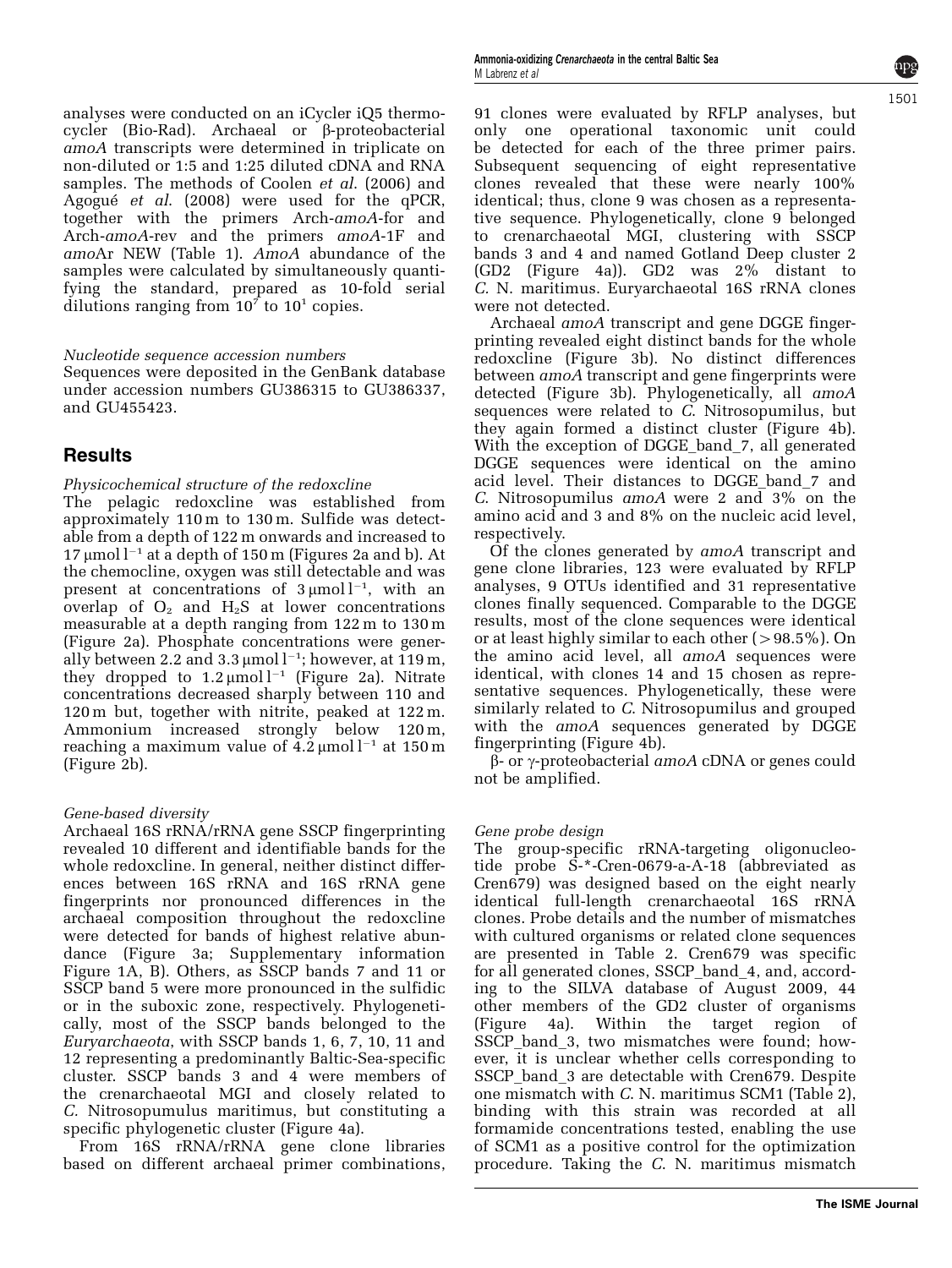<span id="page-6-0"></span>

Figure 3 Genetic fingerprints of samples covering the pelagic redoxcline. Sequenced bands are labeled by numbers. The phylogenetic affiliation of these bands is presented in [Figure 4a and b.](#page-7-0) (a) Archaeal 16S rRNA/rRNA gene single-strand conformation polymorphism (SSCP); (b) Crenarchaeotal amoA mRNA/amoA gene denaturing gradient gel electrophoresis (DGGE). S, standard; R, cDNA; D, DNA.

into account, gene probe Cren679 matched 838 out of 1712 MGI sequences included in the SILVA database of August 2009, but only one crenarchaeotal sequence (out of 4540) outside this group. Therefore, the specificity of gene probe Cren679 should be described as detecting members of the C. Nitrosopumilus and MGI cluster. In situ, cells detected by Cren679 showed a peanut-shaped cell morphology ([Figure 5\)](#page-7-0), similar to the morphology of C. N. maritimus cells (Könneke et al., 2005). The probe did not hybridize with the negative control strains Pyrococcus furiosus (DSM3638T) and Halorubrum lacusprofundi (DSM5036T).

### Abundance of prokaryotes and specific groups

Total prokaryotic cell numbers (TCN) varied between 0.5 and  $1.3 \times 10^6$  cells ml<sup>-1</sup>, with the highest numbers reached below the chemocline ([Figure 6a](#page-8-0)). Bacterial cell numbers followed the prokaryotic pattern, with 60–80% EUB338-positive cells below the chemocline. Total crenarchaeotal cell numbers varied between 0.8 and  $2.3 \times 10^5$  $cells ml<sup>-1</sup>$ , reaching highest numbers 1 m above the chemocline. In this zone, 25–26% of the TCN were Cren537-positive. Below the chemocline, crenarchaeotal cells remained relatively stable, with abundances of  $1.5-1.9 \times 10^5$  cells ml<sup>-1</sup> that decreased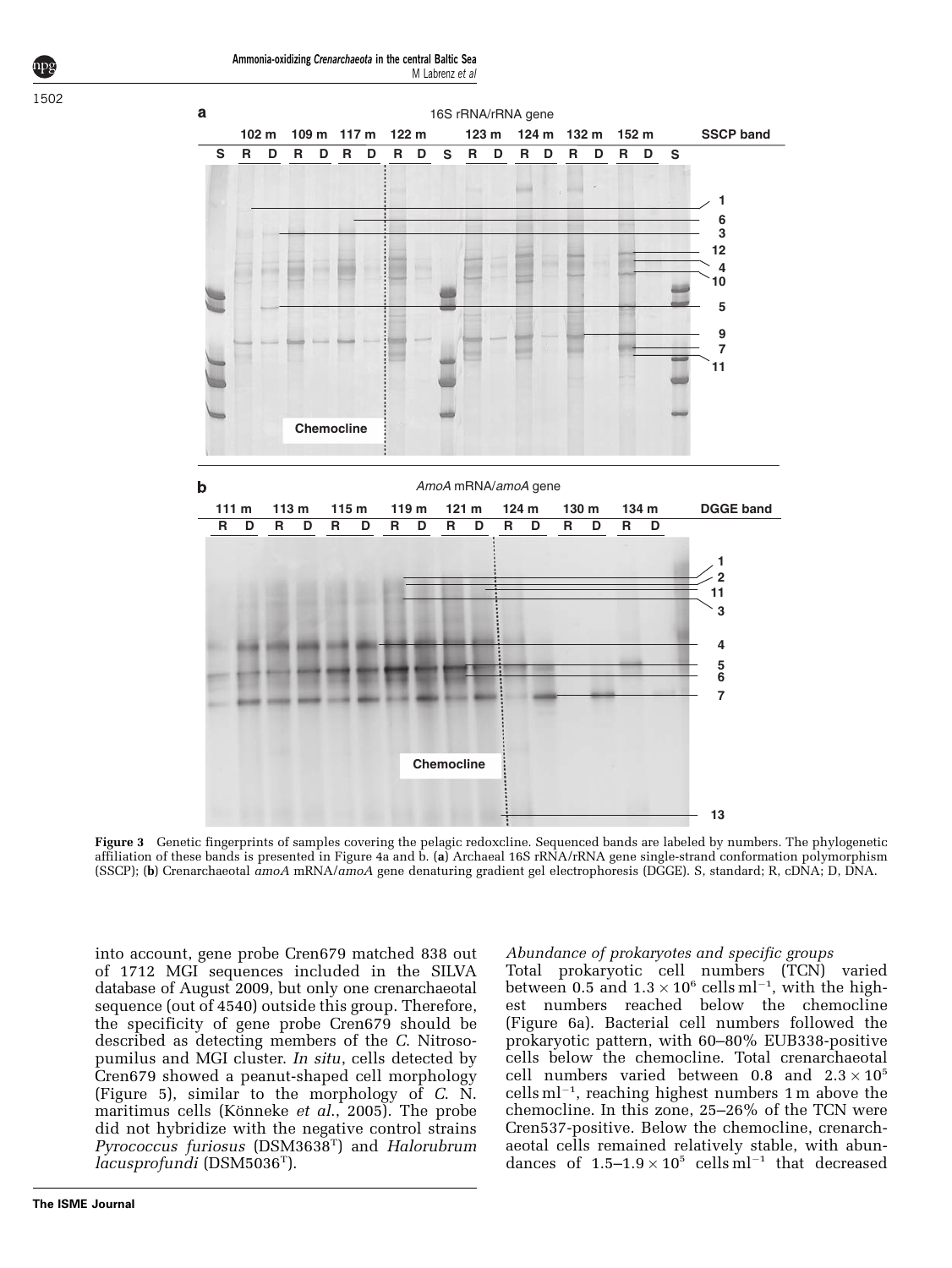M Labrenz et al

<span id="page-7-0"></span>

Figure 4 Phylogenetic relationships of representative sequences from the studied redoxcline samples. The evolutionary distance dendrogram was reconstructed using the Jukes-Cantor correction and NJ. Branching points supported by NJ, ML and MP algorithms are marked by a filled circle. Branching points supported by two algorithms are marked by an open circle. (a) Unrooted 16S rRNA sequencebased phylogenetic tree of members of the domain Archaea. (b) Unrooted archaeal amoA mRNA sequence-based phylogenetic tree of members of the Crenarchaeota.



Figure 5 Photomicrographs of DAPI- or CARD-FISH-stained microorganisms from the suboxic zone of the Gotland Deep redoxcline. Bar denotes 20 µm. (a) DAPI-stained cells; (b) Cells from the same microscopic field stained with the gene probe Cren679 exhibit a peanut-shaped morphology.

only slightly in the deeper sulfidic zone. Above the suboxic zone, Cren537 cell numbers declined to less than  $1.0 \times 10^5$  cells ml<sup>-1</sup>. Cren679-positive cells closely followed the total crenarchaeotal distribution ([Figure 6a](#page-8-0)). Euryarchaeota could not be detected by CARD-FISH analyses.

In a second profile of the Gotland Deep obtained in February 2006, the highest Cren679 abundance of

**The ISME Journal**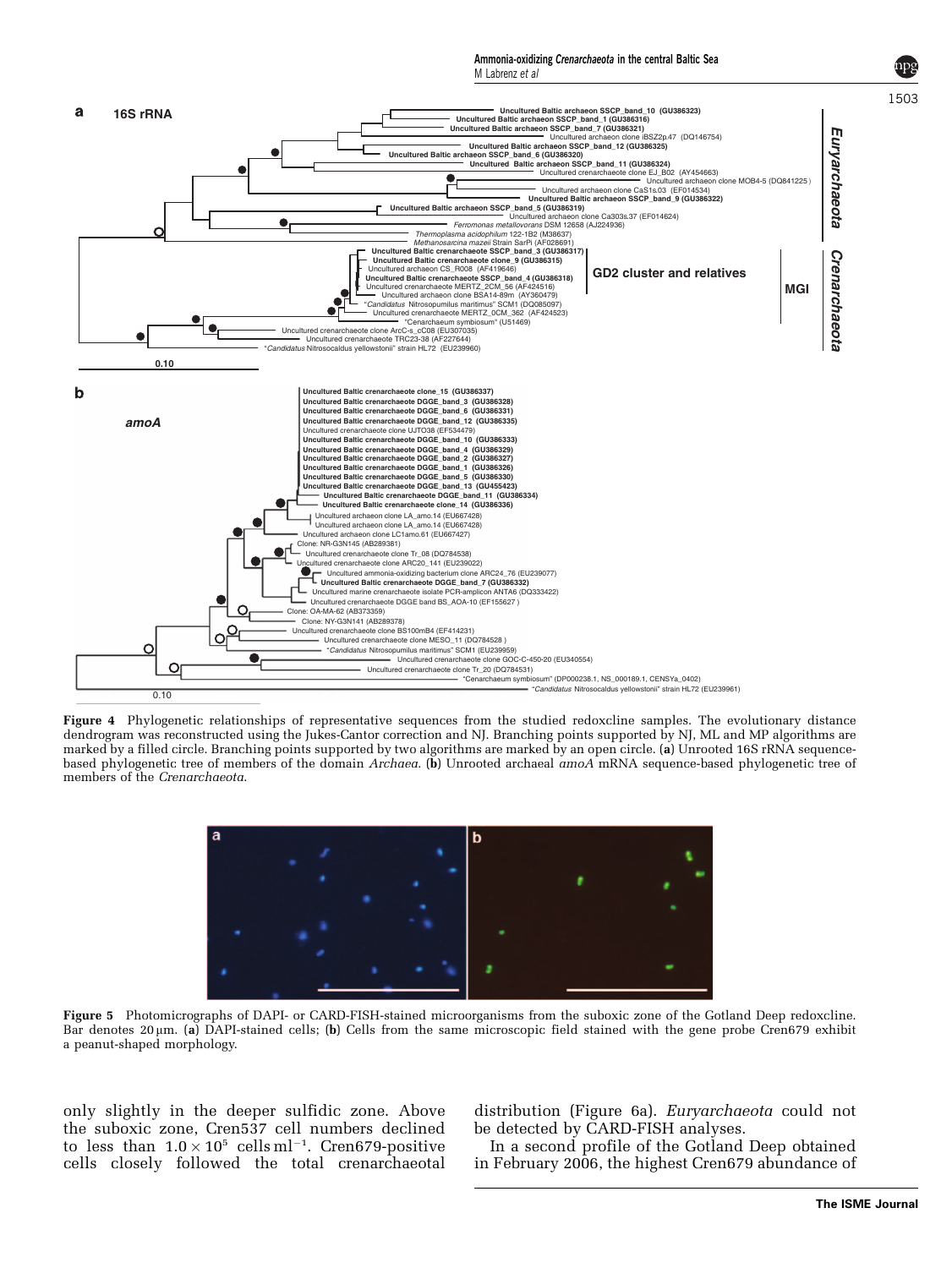<span id="page-8-0"></span>

Figure 6 Prokaryotic cell numbers and amoA mRNA abundances along the Gotland Deep redoxcline in February 2006. The dashed horizontal line indicates the chemocline. (a) Vertical distribution of total cell numbers (DAPI counts), bacterial abundance, crenarchaeotal, and Cren679 abundance. (b) Vertical distribution of amoA mRNA abundances and theoretical amoA mRNA abundances per Cren679 cell.

 $2.1 \times 10^5$  cells ml<sup>-1</sup>, accounting for 26% of the TCN, was also determined in the suboxic zone, where concentrations of  $4 \mu$ mol  $O_2$  l<sup>-1</sup> and 0.3  $\mu$ mol  $H_2$ S l<sup>-1</sup> were measured (data not shown). As in the first profile, Cren679-positive cells closely followed crenarchaeotal abundance (Cren537-positive cells) and vertical distribution, whereas Euryarchaeota were not detectable (data not shown).

#### Quantification of amoA transcripts throughout the redoxcline

Comparable to the amoA cloning results, no  $\beta$ -proteobacterial but only archaeal amoA transcripts were amplifiable using RT-qPCR primer combinations. The highest number of archaeal amoA transcripts  $(6.5 \times 10^3 \text{ m}^{-1})$  coincided with the highest number of Cren679-positive cells in the suboxic zone (Figures 6a and b). Calculation of the ratios of amoA transcript numbers per Cren679 cell showed the highest ratios (0.04) in the suboxic zone and generally following the distribution of number of transcripts per m $l^{-1}$  (Figure 6b).

### **Discussion**

Taken together, our data set shows that not only the nitrifying community but also the crenarchaeotal assemblage itself was characterized by an astonishing low diversity [\(Figure 4\)](#page-7-0), consisting of only one crenarchaeotal subcluster (or potentially even a single species), which we named subgroup GD2. Phylogenetically, GD2 is closely related to, but clearly separated from, C. Nitrosopumilus maritimus [\(Figure 4a](#page-7-0)). GD2 abundance was highest in the suboxic zone, where it accounted up to 26% of the total prokaryotic abundance, but relatively high cell numbers were also detected in the deeper sulfidic waters (Figure 6a). Based on maximal archaeal amoA transcript abundances, archaeal ammonia oxidation occurred in a narrow suboxic zone close to the chemocline, where ammonium, oxygen, nitrate, nitrite and phosphate concentrations were below  $5 \mu$ mol  $l^{-1}$ . The observation that the crenarchaeal assemblage was almost exclusively composed of the GD2 cluster leads to the conclusion that these cells were also responsible for amoA expression. This corroborates results obtained for the isolate C. N. maritimus, identified as an ammonia oxidizer (Könneke et al., 2005; [Martens-Habbena](#page-11-0) et al., 2009).

### Archaeal diversity

According to the results of both 16S rRNA and rRNA gene SSCP fingerprinting, members of the Euryarchaeota and Crenarchaeota were present throughout the pelagic redoxcline [\(Figures 3a and 4a](#page-6-0)). Euryarchaeotal diversity was higher than that of Crenarchaeota, but summing up relative cren- and euryarchaeotal SSCP band areas as an indicator for accordant abundances, these were principally comparable throughout the redoxcline (Supplementary information Figure 1c and d). Moreover, potentially most abundant members of both phyla (SSCP bands 4 and 9) seemed to be uniformly distributed from the suboxic to the sulfidic zone, without pronounced differences between 16S rRNA and 16S rRNA gene fingerprints [\(Figure 3a;](#page-6-0) Supplementary information Figure 1a and b). The observed differences between eury- and crenarchaeotal diversities in the Baltic Sea might be a common phenomenon and is consistent with the findings of other studies, for instance, the lower diversity of pelagic MGI Crenarchaeota compared with Euryarchaeota described for the southern North Sea [\(Herfort](#page-11-0) *et al.*, 2007). Interestingly,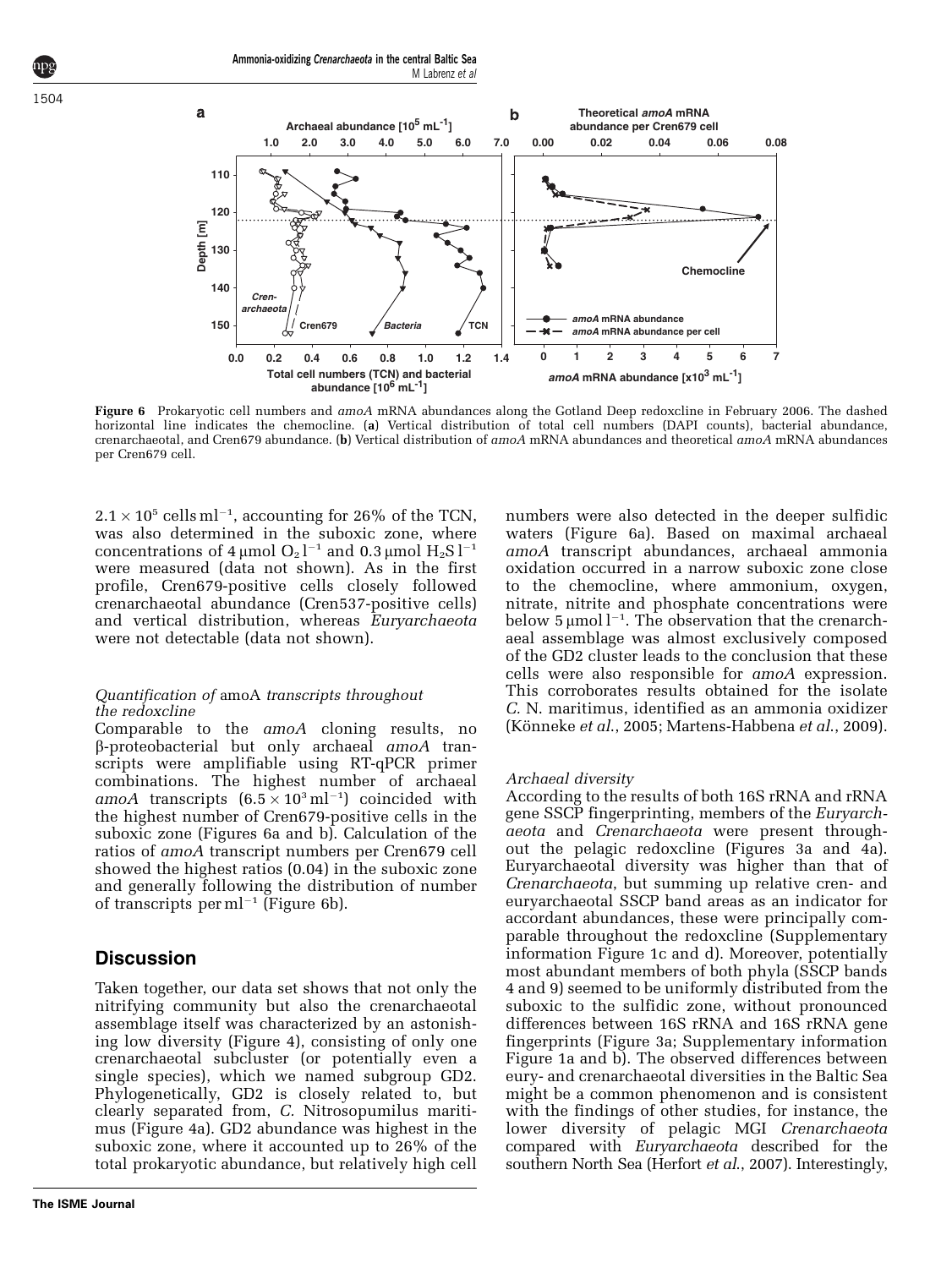most of the euryarchaeotal sequences formed a nearly Baltic Sea-specific cluster that was at least 9% distant from the most similar environmental 16S rRNA sequence clone iBSZ2p.47 ([Figure 4a\)](#page-7-0). On the cellular level, Euryarchaeota were not detectable using the Eury806 gene probe. Euryarchaeotal 16S rRNA SSCP sequences were divers and showed 0–4 mismatches to gene probe Eury806. The most abundant euryarchaeotal SSCP band 9 ([Figure 3a](#page-6-0)) holds 1 mismatch at the edge of the probe and should be detected, but could be below the detection limit or the cell walls not properly permeabilized by the fixation procedure. Based on the data set of this study the exact cellular euryarchaeotal abundance remains unclear; however, most recent metagenomic analyses of a comparable Baltic Sea redoxcline showed that euryarchaeotal gene abundance was below 2% of the total genes (unpublished data), supporting low euryarchaeotal abundances. This is in contrast to the redoxclines from the Black Sea and the Cariaco Trench, where both Eury- and Crenarchaeota were present in considerable numbers (Lin et al[., 2006](#page-11-0)).

Only crenarchaeotal sequences were generated in the 16S rRNA/rRNA gene clone libraries but they were also detected in the SSCP fingerprints. The lack of euryarchaeotal clones is probably due to the lower coverage of the primer combinations used. For instance, according to the SILVA database of August 2009 Arch21F matches only 1176 out of 10936 sequences, in comparison with 5443 matches of the w036 SSCP forward primer. All gained crenarchaeotal sequences clustered together and, with the exception of the partial sequence SSCP\_band\_3  $(98\%$  sequence similarity), were  $> 99\%$  similar to each other. Assuming that 16S rRNA sequence similarities above 98.7–99% indicate an affiliation with a single species [\(Stackebrandt and Ebers,](#page-12-0) [2006\)](#page-12-0), then nearly all of the Baltic crenarchaeotal 16S rRNA sequences could have arisen from one species. Archaeal *amoA* gene and transcript diversities supported the 16S rRNA analyses: the *amoA* sequences were also related to C. Nitrosopumilus [\(Figure 4b\)](#page-7-0) and, with the exception of DGGE\_ band\_7, all of the generated DGGE sequences were identical on the amino acid level. However, with a 16S rRNA distance of 2% and a phylogenetic separation supported by NJ, MP and ML algorithms [\(Figure 4a](#page-7-0)), the relationship to C. N. maritimus remains unexplained. Interestingly, the Baltic 16S rRNA sequences cluster together with sequences reported by [Vetriani](#page-12-0) et al. (2003) [\(Figure 4a](#page-7-0)). Those sequences were obtained from comparable physicochemical conditions in the Black Sea, supporting recent observations that marine pelagic redoxclines share similar microbial key organisms [\(Labrenz](#page-11-0) et al[., 2007\)](#page-11-0).

Subcluster GD2 was quantified by CARD-FISH analyses. The highest cell numbers  $(2.3 \times 10^5$  $\text{cells} \text{ ml}^{-1}$ ) detected by the newly developed probe Cren679 were in the suboxic zone, accounting up to

26% of the TCN and matching the Cren537-positive cell abundance covering most of the known Crenarchaeota ([De Corte](#page-10-0) et al., 2008, [Figure 6a\)](#page-8-0). These results were reproduced in a second profile, in which Cren679 contributed up to 26% of the TCN. Considering the C. N. maritimus mismatch [\(Table 2\)](#page-4-0), Cren679 matches approximately 45% of all MGI sequences included in the SILVA database of August 2009. Thus, it potentially covers different members of the MGI Crenarchaeota. Nonetheless, the results of our ribosomal, and functional gene and transcript-based diversity analyses were obtained using several primer, fingerprinting and cloning systems, all of which identified one 16S rRNA and one amoA cluster, both closely related to C. N. maritimus [\(Figures 4a and b](#page-7-0)). Also, on the morphological level, the specific detection of peanut-shaped cells ([Figure 5](#page-7-0)) was an indication that C. Nitrosopumilus relatives are targeted by probe Cren679. Hence, there is strong evidence that only subcluster GD2 was detected by both gene probes, Cren679 and Cren537 ([Figure 6a\)](#page-8-0). Taken together, these data point to the high likelihood that: (1) the crenarchaeotal assemblages consist only of one phylotype, named GD2, which dominates the archaeal community throughout the entire redoxcline, (2) the detected amoA gene cluster belongs to this group and, consequently, (3) GD2 is a nitrifying Crenarchaeota.

#### Nitrification zone

Higher nitrite concentrations combined with lower oxygen or ammonium concentrations are indicative of a nitrification zone in pelagic redoxclines. In our study, these conditions were fulfilled for a narrow zone ranging from a depth of 120 m to 122 m just above the chemocline [\(Figures 2a and b](#page-3-0)). This area was designated as the nitrification zone because it contained the maximal number of archaeal amoA transcripts ([Figure 6b](#page-8-0)). Analogously, archaeal amoA expression in Black Sea redoxclines is confined to a narrow nitrification zone with low oxygen and ammonium concentrations and high crenarchaeotal amoA expression (Lam et al[., 2007](#page-11-0)). Interestingly, the highest ratio of amoA transcript numbers per cell was in the nitrification zone ([Figure 6b\)](#page-8-0), but the value of 0.04 is, overall, lower than what might be expected. The rates of transcriptional regulation or amoA mRNA synthesis with respect to degradation are unknown for Cren679 cells, and absolute transcript numbers do not necessarily reflect their physiological state (Lam et al[., 2007\)](#page-11-0). However, we developed a new sampling device for deeper redoxcline waters, which is based on in situ fixation of water samples, and most recent analyses showed that amoA transcript numbers are approximately 20 times higher when this system is used (unpublished data). Transferring these data to our study, absolute amoA transcript abundances per cell should by around 1 (assuming 100% active cells) to 4 (20% active cells) in the nitrification zone. This is in the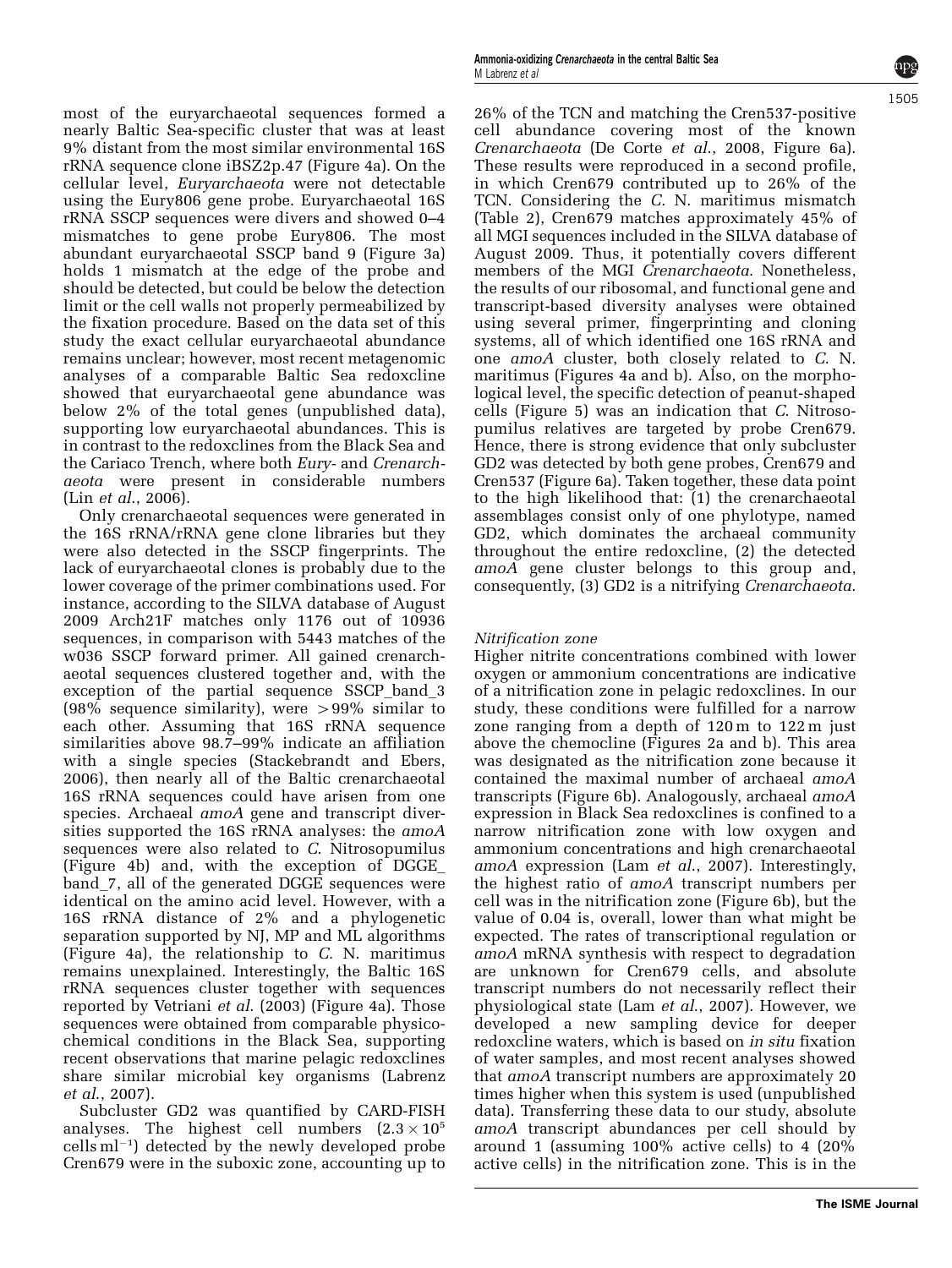<span id="page-10-0"></span>range what could be expected for a population actively oxidizing ammonia.

It is not surprising that archaeal *amoA* abundances were substantially lower in the sulfidic zone, which is inadequate for nitrification, than in the chemocline. It remains unclear, however, why the abundance of the GD2 subcluster is still high below the putative nitrification zone. This may be due to distribution processes (for example, sinking, mixing events) or to other metabolic pathways that enable a broad vertical distribution of the GD2 subgroup.

### Selection factors

Despite the fact that different bacterial amoA primer systems were used [\(Table 1\)](#page-2-0), no  $\beta$ - or  $\gamma$ -proteobacterial amoA genes or transcripts could be detected in any of the samples investigated. This finding was also supported by bacterial 16S rRNA clone libraries generated from the suboxic zone, which were devoid of  $\beta$ - or  $\gamma$ -proteobacterial nitrifiers (data not shown), and is in contrast to earlier studies of the Baltic Sea (Bauer, 2003) or the Black Sea (Lam et al[., 2007\)](#page-11-0), where proteobacterial ammonia oxidizers were also found in the lower oxic and suboxic zones of the pelagic redoxcline.

In our investigated redoxcline, the environmental factors favoring the dominance of the GD2 cluster are as yet unknown. [Martens-Habbena](#page-11-0) et al. [\(2009\)](#page-11-0) demonstrated that the high affinity of C. N. maritimus for ammonium enables it to outcompete bacterial nitrifiers at low ammonium concentrations. Therefore, the authors proposed that ammonia oxidation kinetics can determine the niche separation of nitrifying Archaea and Bacteria. In our study, the highest Cren679 cell numbers ([Figure 6a\)](#page-8-0) and archaeal amoA abundances ([Figure 6b\)](#page-8-0) occurred at ammonium concentrations of less than  $1 \mu$ moll<sup>-1</sup>, which would support the assumption of [Martens-Habbena](#page-11-0)  $et \bar{a}$ . (2009). However, similar concentrations have been determined for the Black Sea where  $\beta$ - and  $\gamma$ -proteobacterial nitrifiers were detected (Lam et al[., 2007](#page-11-0)).

[Erguder](#page-11-0) et al. (2009) reviewed the environmental factors shaping the ecological niches of AOA. These authors proposed that sulfide-containing waters favor AOA, because the inhibitory effect of sulfide or other S-containing compounds is more severe for bacterial than for archaeal nitrification. In our study, the overlap of sulfide- and oxygen-containing waters ([Figure 2a\)](#page-3-0), indicative of local mixing events or lateral intrusions, also supports a presumed inhibition of bacterial nitrifiers. It is known that these events are seasonally occurring in the Gotland Basin of the central Baltic Sea, but are more pronounced in fall and winter than in spring and summer (Axell, 1998). Thus, at the end of February, nitrifying GD2 could represent a sulfide-tolerating crenarchaeotal subcluster that is favored because of a longer period of sulfide pulses into the suboxic nitrification zones.

### Acknowledgements

We are grateful to the captain and crew of RV 'Maria S. Merian'. The excellent technical assistance of Christian Meeske, Heike Brockmöller, Bärbel Buuk, and Annett Grüttmüller is greatly appreciated. Special thanks to Martin Könneke for providing cells of  $\overline{C}$ . Nitrosopumilus maritimus'. ML was supported by the Deutsche Forschungsgemeinschaft (DFG), project number LA 1466/4-1,4-2, and ES, and GJH by the Dutch Science Fund (NWO-ALW), project number 835.20.023.

### References

- Agogué H, Brink M, Dinasquet J, Herndl GJ. (2008). Major gradients in putatively nitrifying and non-nitrifying Archaea in the deep North Atlantic. Nature 456: 788–791.
- Alm EW, Oerther DB, Larsen N, Stahl DA, Raskin L. (1996). The oligonucleotide probe database. Appl Environ Microbiol 62: 3557–3559.
- Altschul SF, Gish W, Miller W, Myers EW, Lipman DJ. (1990). Basic local alignment search tool.  $\overline{J}$  Mol Biol 215: 403–410.
- Axell LB. (1998). On the variability of Baltic Sea deepwater mixing. *J Geophysical Res* **103**: 21667–21682.
- Bauer S. (2003). Structure and function of nitrifying bacterial communities in the eastern Gotland basin (central Baltic Sea). University of Rostock, Germany.
- Bond PL, Smriga SP, Banfield JF. (2000). Phylogeny of microorganisms populating a thick, subaerial, predominantly lithotrophic biofilm at an extreme acid mine drainage site. Appl Environ Microbiol 66: 3842–3849.
- Brettar I, Labrenz M, Flavier S, Bötel J, Kuosa H, Christen R et al. (2006). Identification of a Thiomicrospira denitrificans-like epsilonproteobacterium as a catalyst for autotrophic denitrification in the central Baltic Sea. Appl Environ Microbiol 72: 1364–1372.
- Church MJ, Wai B, Karl DM, Delong EF. (2009). Abundances of crenarchaeal amoA genes and transcripts in the Pacific Ocean. Environ Microbiol: http:// dx.doi.org/10.1111/j.1462-2920.2009.02108.x.
- Coolen MJL, Abbas B, van Bleijswijk J, Hopmans EC, Kuypers MMM, Wakeham SG et al. (2007). Putative ammonia-oxidizing Crenarchaeota in suboxic waters of the Black Sea: a basin-wide ecological study using 16S ribosomal and functional genes and membrane lipids. Environ Microbiol 9: 1001–1016.
- Coolen MJL, Hopmans EC, Rijpstra WIC, Muyzer G, Schouten S, Volkman JK et al. (2004). Evolution of the methane cycle in Ace Lake (Antarctica) during the Holocene: response of methanogens and methanotrophs to environmental change. Org Geochem 35: 1151–1167.
- Coolen MJL, Muyzer G, Schouten S, Volkman JK, Sinninghe Damsté JS. (2006). Sulfur and methane cycling during the holocene in Ace Lake (Antarctica) revealed by lipid and DNA stratigraphy. In: Neretin LN (ed). Past and Present Marine Water Column Anoxia, Vol 64. Springer: Dordrecht, The Netherlands, pp. 41–65.
- De Corte D, Yokokawa T, Varela MM, Agogue H, Herndl GJ. (2008). Spatial distribution of Bacteria and Archaea and amoA gene copy numbers throughout the water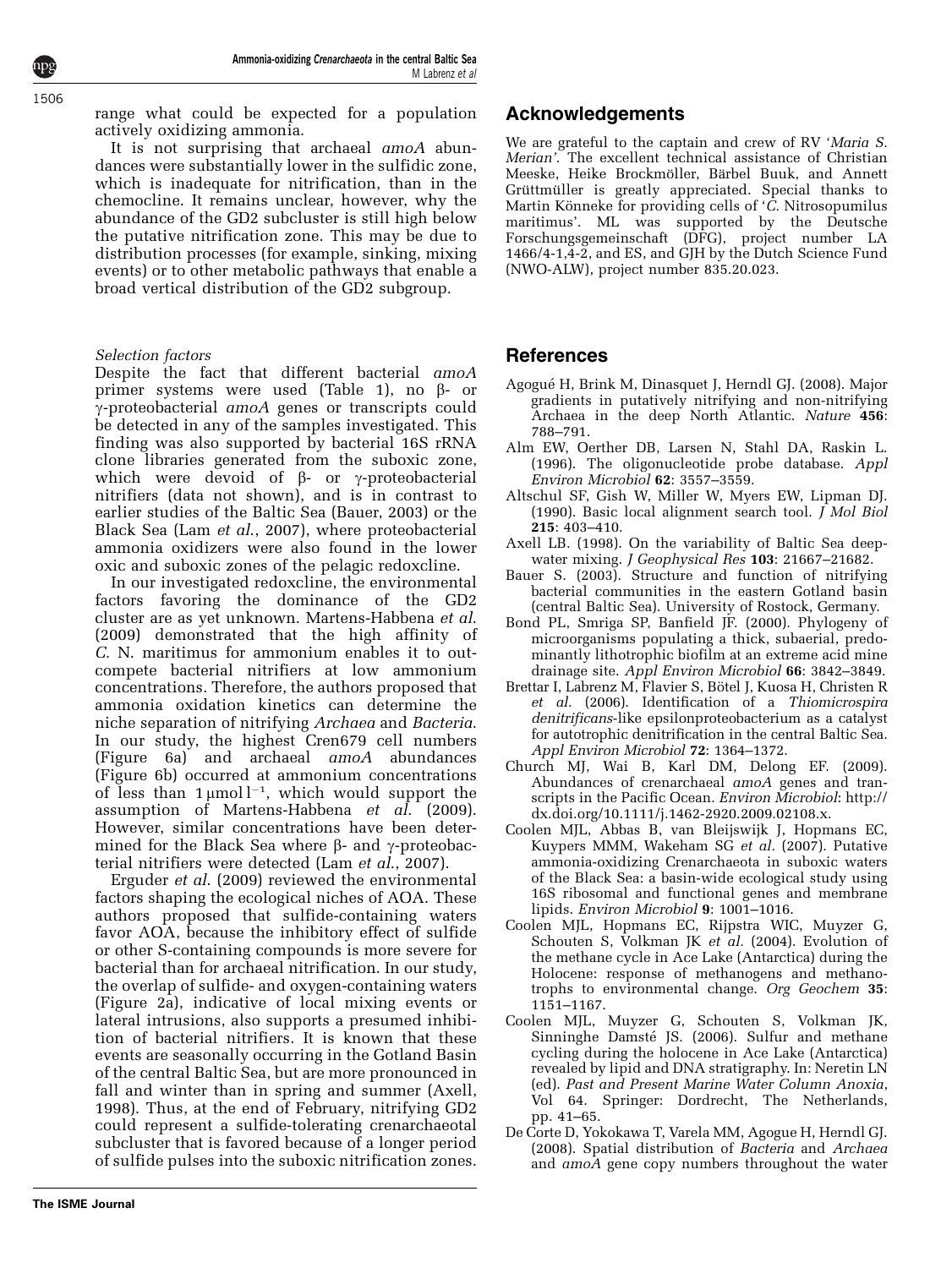<span id="page-11-0"></span>column of the Eastern Mediterranean Sea. ISME J 3: 147–158.

- Delong EF. (1992). Archaea in coastal marine environments. Proc Natl Acad Sci USA 89: 5685–5689.
- Erguder TH, Boon N, Wittebolle L, Marzorati M, Verstraete W. (2009). Environmental factors shaping the ecological niches of ammonia-oxidizing archaea. FEMS Microbiol Rev 33: 855–869.
- Francis CA, Roberts KJ, Beman JM, Santoro AE, Oakley BB. (2005). Ubiquity and diversity of ammonia-oxidizing archaea in water columns and sediments of the ocean. Proc Natl Acad Sci USA 102: 14683–14688.
- Glaubitz S, Lueders T, Abraham W-R, Jost G, Jürgens K, Labrenz M. (2009). <sup>13</sup>C-isotope analyses reveal that chemolithoautotrophic Gamma- and Epsilonproteobacteria feed a microbial food web in a pelagic redoxcline of the central Baltic Sea. Environ Microbiol 11: 326–337.
- Grasshoff K, Erhardt M, Kremling K. (1983). Methods of seawater analysis, Vol 2nd, Verlag Chemie Weinheim: New York.
- Grote J, Jost G, Labrenz M, Herndl GJ, Jürgens K. (2008). Epsilonproteobacteria represent the major portion of chemoautotrophic bacteria in sulfidic waters of pelagic redoxclines of the Baltic and Black Seas. Appl Environ Microbiol 74: 7546–7551.
- Grote J, Labrenz M, Pfeiffer B, Jost G, Jürgens K. (2007). Quantitative distributions of Epsilonproteobacteria and a Sulfurimonas subgroup in pelagic redoxclines of the central Baltic Sea. Appl Environ Microbiol 73: 7155–7161.
- Hallam SJ, Konstantinidis KT, Putnam N, Schleper C, Watanabe Y-i, Sugahara J et al. (2006). Genomic analysis of the uncultivated marine crenarchaeote Cenarchaeum symbiosum. Proc Natl Acad Sci USA 103: 18296–18301.
- Hannig M, Lavik G, Kuypers MMM, Woebken D, Martens-Habbena W, Jürgens K. (2007). Shift from denitrification to anammox after inflow events in the central Baltic Sea. Limnol Oceanogr 52: 1336–1345.
- Herfort L, Schouten S, Abbas B, Veldhuis MJW, Coolen MJL, Wuchter C et al. (2007). Variations in spatial and temporal distribution of Archaea in the North Sea in relation to environmental variables. FEMS Microbiol Ecol 62: 242–257.
- Herndl GJ, Reinthaler T, Teira E, van Aken H, Veth C, Pernthaler A et al. (2005). Contribution of Archaea to total prokaryotic production in the deep Atlantic Ocean. Appl Environ Microbiol 71: 2303–2309.
- Hornek R, Pommerening-Röser A, Koops H-P, Farnleitner AH, Kreuzinger N, Kirschner A et al. (2006). Primers containing universal bases reduce multiple amoA gene specific DGGE band patterns when analysing the diversity of beta-ammonia oxidizers in the environment. J Microbiol Methods 66: 147–155.
- Huber T, Faulkner G, Hugenholtz P. (2004). Bellerophon: a program to detect chimeric sequences in multiple sequence alignments. Bioinformatics 20: 2317–2319.
- Ingalls AE, Shah SR, Hansman RL, Aluwihare LI, Santos GM, Druffel ERM et al. (2006). Quantifying archaeal community autotrophy in the mesopelagic ocean using natural radiocarbon. Proc Natl Acad Sci USA 103: 6442–6447.
- Jost G, Martens-Habbena W, Pollehne F, Schnetger B, Labrenz M. (2010). Anaerobic sulfur oxidation in the absence of nitrate dominates microbial chemoautotrophy beneath the pelagic chemocline of the eastern

Gotland Basin, Baltic Sea. FEMS Microbiol Ecol 71: 226–236.

- Karner MB, DeLong EF, Karl DM. (2001). Archaeal dominance in the mesopelagic zone of the Pacific Ocean. Nature 409: 507–510.
- Könneke M, Bernhard AE, de la Torre JR, Walker CB, Waterbury JB, Stahl DA. (2005). Isolation of an autotrophic ammonia-oxidizing marine archaeon. Nature 437: 543–546.
- Labrenz M, Jost G, Jürgens K. (2007). Distribution of abundant prokaryotic organisms in the water column of the central Baltic Sea with an oxic-anoxic interface. Aquat Microb Ecol 46: 177–190.
- Labrenz M, Jost G, Pohl C, Beckmann S, Martens-Habbena W, Jürgens K. (2005). Impact of different in vitro electron donor/acceptor conditions on potential chemolithoautotrophic communities from marine pelagic redoxclines. Appl Environ Microbiol 71: 6664–6672.
- Lam P, Jensen MM, Lavik G, McGinnis DF, Müller B, Schubert CJ et al. (2007). Linking crenarchaeal and bacterial nitrification to anammox in the Black Sea. Proc Natl Acad Sci USA 104: 7104–7109.
- Lane DJ. (1991). 16S/23S rRNA sequencing, Vol. John Wiley and Sons: Chichester.
- Lass HU, Prandke H, Liljebladh B. (2003). Dissipation in the Baltic proper during winter stratification. J Geophys Res-Oceans 108:doi:10.1029/2002JC001401.
- Leclerc M, Delbes C, Moletta R, Godon J-J. (2001). Single strand conformation polymorphism monitoring of 16S rDNA Archaea during start-up of an anaerobic digester. FEMS Microbiol Ecol 34: 213–220.
- Lepland A, Stevens RL. (1998). Manganese authigenesis in the Landsort Deep, Baltic Sea. Mar Geol 151: 1–25.
- Lin X, Wakeham SG, Putnam IF, Astor YM, Scranton MI, Chistoserdov AY et al. (2006). Comparison of vertical distributions of prokaryotic assemblages in the anoxic Cariaco Basin and Black Sea by use of fluorescence in situ hybridization. Appl Environ Microbiol 72: 2679–2690.
- Ludwig W, Strunk O, Westram R, Richter L, Meier H, Yadhukumar et al. (2004). ARB: a software environment for sequence data. Nucleic Acids Res 32: 1363–1371.
- Martens-Habbena W, Berube PM, Urakawa H, de la Torre JR, Stahl DA. (2009). Ammonia oxidation kinetics determine niche separation of nitrifying Archaea and Bacteria. Nature 461: 976–979.
- Massana R, DeLong EF, Pedros-Alio C. (2000). A few cosmopolitan phylotypes dominate planktonic archaeal assemblages in widely different oceanic provinces. Appl Environ Microbiol 66: 1777–1787.
- Muyzer G, de Waal EC, Uitterlinden AG. (1993). Profiling of complex microbial populations by denaturing gradient gel electrophoresis analysis of polymerase chain reaction-amplified genes coding for 16S rRNA. Appl Environ Microbiol 59: 695–700.
- Neretin LN, Pohl C, Jost G, Leipe T, Pollehne F. (2003). Manganese cycling in the Gotland Deep, Baltic Sea. Mar Chem 82: 125–143.
- Pernthaler A, Pernthaler J, Amann R. (2002). Fluorescence in situ hybridization and catalyzed reporter deposition for the identification of marine bacteria. Appl Environ Microbiol 68: 3094–3101.
- Pöhler I, Wenderoth DF, Wendt-Potthoff K, Höfle MG. (2002). Bacterioplankton community structure and dynamics in enclosures during bio-remediation